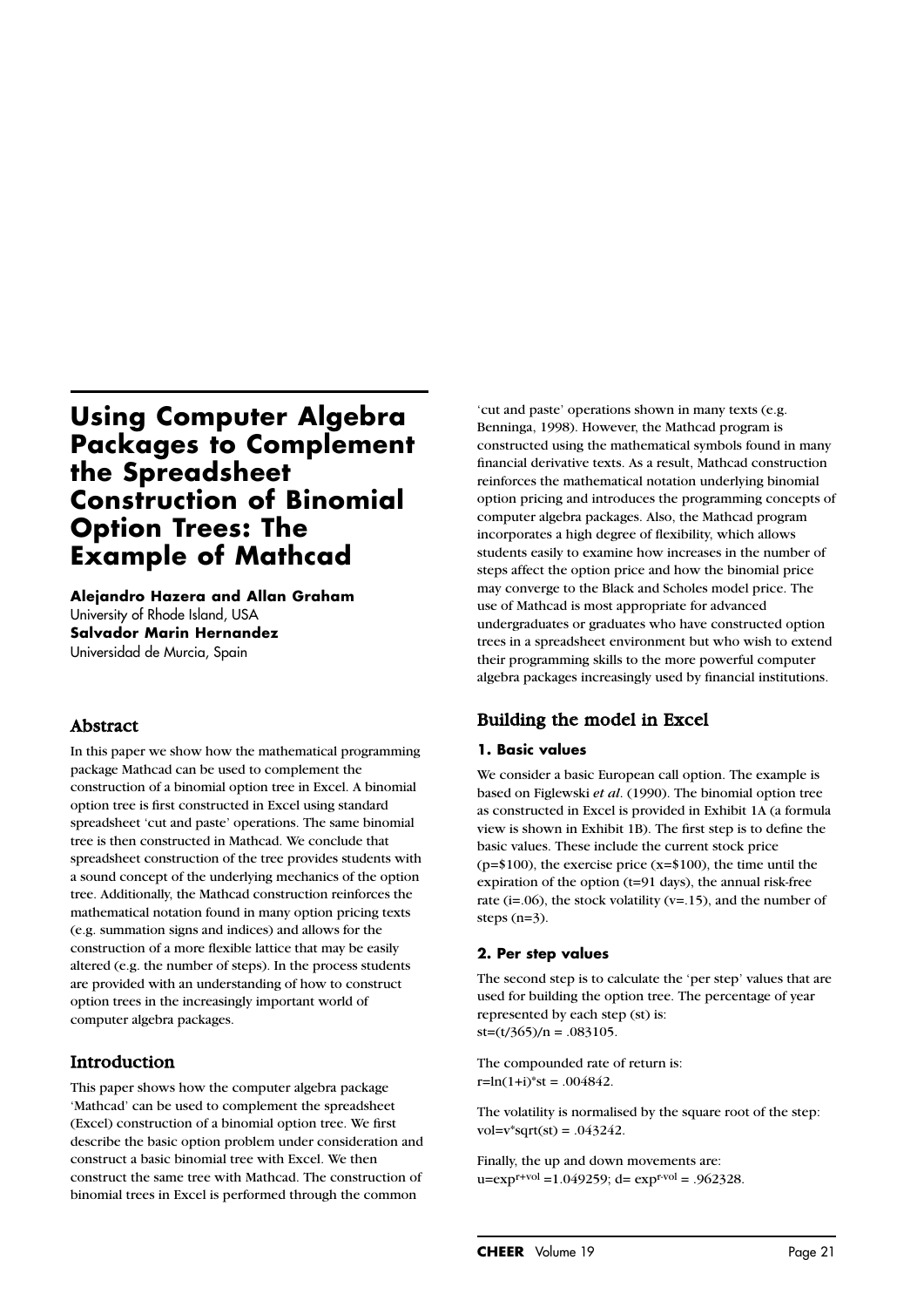

Exhibit 1A. Construction of option lattice on EXCEL



Exhibit 1B. Construction of option lattice on EXCEL (formula view)

### **3. Stock price tree**

The next step is to build the binomial tree for the stock price. The initial stock price  $(x)$  is \$100. The up price at  $t=1$  (104.9259) is calculated by multiplying the price at  $t=0$ (i.e  $$100$ ) by the 'up movement' (i.e. u=1.049259). The 'down price' at t=1 (96.23284) is calculated by multiplying the price at  $t=0$  (i.e  $$100$ ) by the 'down movement' (i.e. d=.962328). The other stock prices are calculated in a similar manner.

### **4. Risk-free probabilities**

Next, the risk-free probabilities (part 4) must be defined prior to constructing the lattice for the call option. The 'up' risk-free probability is:  $pu=[(1+r)-d]/(u-d)=.489056$ .

The 'down' risk-free probability is: pd=1-pu=.510944.

### **5. Call option tree**

The binomial lattice for the call option is shown in part 5. The terminal prices for the call at t=3 are calculated by the formula: Max(s-x,0). The terminal price for the option after 'zero' up moves and three down moves is 0. This amount is

 $Max(s-x,0)=Max((89.11893-100),0)=0.$ 

The remainder of the call option prices are calculated by using 'backward induction' and applying the formula:

Callprice(t=n) =  $((pu * callprice (n+1)) + (pd * callprice (n+1)).$  $1+r$ 

For example, the call price after two up moves and one down move is 2.894424.

This is calculated by:

```
Callprice(t=n) = (pu * \text{calprice}(n+1) + pd * \text{calprice}(n+1)).1+r
```

```
= (.489056*5.947047+.510944*0)
```
1.004842  $= 2.894424.$ 

The option tree provides a current option value of 3.937905. After the construction of the model, students may vary basic values to examine the impact of parameter changes on the option price.

# Building the model in Mathcad

As shown above, using standard, copy, cut and paste operations, Excel can be used to teach students the basics of binomial option pricing models. Exhibit 2 shows how the same model can be built in Mathcad. As stated above, Mathcad construction is based on mathematical notation found in many finance texts.

### **1. Basic values**

The basic values are entered directly into the worksheet as shown in Exhibit 2.

| 18.1 PRODUCED A STREET MAIL STREET WAS CITED FOR ASSAULT.<br>al rie Edt View Irpert Format Math Symboko Vindow Heb                                                          |            |                                       |                                                                                         | $= 141 \times$                               |
|-----------------------------------------------------------------------------------------------------------------------------------------------------------------------------|------------|---------------------------------------|-----------------------------------------------------------------------------------------|----------------------------------------------|
| <b>XI</b> Adul<br>Nomal                                                                                                                                                     | 36 10      | 图 8 / 9 单 单 串 挂 挂                     |                                                                                         |                                              |
| The Binomial Model in Mathcad                                                                                                                                               |            |                                       |                                                                                         |                                              |
| 1. Flash: Mafues                                                                                                                                                            |            |                                       | 2. Per Step Values                                                                      |                                              |
| р. 200 км 100 г. н. 91 г. н. 95 км 3.                                                                                                                                       | $v = 15$   | $\left(\frac{1}{205}\right)$          | $u = 0$ (Which                                                                          |                                              |
| 3. Stock Price Tree                                                                                                                                                         |            |                                       | $v = (hd(1 + i))$ $a = -0.001812$                                                       |                                              |
| Indole "a" and "tr"<br>$a = 0.46$                                                                                                                                           |            | and $\sim v \cdot \sqrt{st}$          | $m1 = 0.0422419$                                                                        |                                              |
| $h = 0.1$                                                                                                                                                                   |            | derel,                                | $n = 1.0492592$                                                                         |                                              |
| The indices can thou be verified by typing "a" and "a"                                                                                                                      |            | $d = e^{(x - y_0)}$                   | $4 - 0.9623284$                                                                         |                                              |
| ۰.<br>$\frac{1}{2}$<br>$\frac{1}{2}$                                                                                                                                        |            | $m = \frac{[(1 + x) - 4]}{x - 4}$     | 4. The Risk-Free Probabilities.                                                         |                                              |
| The aragram for the otock tree.                                                                                                                                             |            | $p4 = 1 - pq$                         |                                                                                         |                                              |
| $t_{\alpha,\lambda} = \begin{bmatrix} u_{\alpha,\lambda} + \mu v^2 & 0 & \text{if } \lambda \geq 0 \\ u_{\alpha,\lambda} + 0 & \text{otherwise} \end{bmatrix}$              |            | $p_1 = 0.4890561$<br>$p4 = 0.5109439$ |                                                                                         |                                              |
| The resulting stock tree:<br>100 104.9239156 100.0944781 115.5176395<br>94 2326459 100 9751928 103 9470475<br>$\ddot{\rm{o}}$<br>$\epsilon$<br>$\alpha$<br>ö<br>92,602,0025 | 97.169325  |                                       |                                                                                         |                                              |
| $\alpha$<br>ö<br>$\circ$<br>33,95                                                                                                                                           | 69.1189293 |                                       |                                                                                         |                                              |
| Proce #1 for help.<br>if start ( C) ( C) ( <sup>th</sup> C) Excellent contaction of                                                                                         |            |                                       | [ [9] Lidest Excel Versus Midth   22 Mathcad Professional   22 Morrooft Excel - bosents | <b>JAUTO PASK Page 1</b><br><b>HD SEZERS</b> |

Exhibit 2. Construction of the model in Mathcad

| Mathcad Professional - [bogmapmlemented]<br>al File Edit New Insert Format Moth Symbolics Window Help | - 613<br>161x                                                                                                                                                                         |                                                                                                                                                                                                                                                                                                                                                                                                                                                                                                                                                                                                                                                                                                                                                                        |                                                                                                 |                     |
|-------------------------------------------------------------------------------------------------------|---------------------------------------------------------------------------------------------------------------------------------------------------------------------------------------|------------------------------------------------------------------------------------------------------------------------------------------------------------------------------------------------------------------------------------------------------------------------------------------------------------------------------------------------------------------------------------------------------------------------------------------------------------------------------------------------------------------------------------------------------------------------------------------------------------------------------------------------------------------------------------------------------------------------------------------------------------------------|-------------------------------------------------------------------------------------------------|---------------------|
| Morgal                                                                                                | <b>Ell</b> Assi                                                                                                                                                                       | $0 \cdot \mathcal{B} \boxtimes \mathcal{B} \otimes \mathbb{Q} \neq \emptyset \Rightarrow \mathcal{B} \Rightarrow \mathcal{B} \Rightarrow \mathcal{B} \Rightarrow \mathcal{B} \Rightarrow \mathcal{B} \Rightarrow \mathcal{B} \Rightarrow \mathcal{B} \Rightarrow \mathcal{B} \Rightarrow \mathcal{B} \Rightarrow \mathcal{B} \Rightarrow \mathcal{B} \Rightarrow \mathcal{B} \Rightarrow \mathcal{B} \Rightarrow \mathcal{B} \Rightarrow \mathcal{B} \Rightarrow \mathcal{B} \Rightarrow \mathcal{B} \Rightarrow \mathcal{B} \Rightarrow \mathcal{B} \Rightarrow \mathcal{B} \Rightarrow \mathcal{B} \Rightarrow \mathcal{B} \Rightarrow \mathcal{B} \Rightarrow \$<br>$\mathbb{E}[v]$ $\mathbb{E}[v]$ $\mathbb{E}[v]$ $\mathbb{E}[v]$ $\mathbb{E}[v]$ $\mathbb{E}[v]$ |                                                                                                 |                     |
|                                                                                                       |                                                                                                                                                                                       |                                                                                                                                                                                                                                                                                                                                                                                                                                                                                                                                                                                                                                                                                                                                                                        |                                                                                                 |                     |
| 5. The Option Tree                                                                                    |                                                                                                                                                                                       |                                                                                                                                                                                                                                                                                                                                                                                                                                                                                                                                                                                                                                                                                                                                                                        |                                                                                                 |                     |
| Defining the terminal prices:                                                                         |                                                                                                                                                                                       | Detedion of new indices.                                                                                                                                                                                                                                                                                                                                                                                                                                                                                                                                                                                                                                                                                                                                               | Define the final column of the call lattice:                                                    |                     |
| $n_{\rm x,0} = \max\{ (n_{\rm x,0} - n) . 0 \}$                                                       |                                                                                                                                                                                       | $i = n - 1.0$                                                                                                                                                                                                                                                                                                                                                                                                                                                                                                                                                                                                                                                                                                                                                          | and <sup>60</sup> and in writing nations defines the matrix "c" as the last column of the free. |                     |
|                                                                                                       | The following column vector results:                                                                                                                                                  | $1 - n - 1.0$                                                                                                                                                                                                                                                                                                                                                                                                                                                                                                                                                                                                                                                                                                                                                          | The results of this designation may be verified as follows:                                     |                     |
| (15.5176395)                                                                                          |                                                                                                                                                                                       | The indices are verified as infrast-                                                                                                                                                                                                                                                                                                                                                                                                                                                                                                                                                                                                                                                                                                                                   | (15.5) 76395                                                                                    |                     |
| $\begin{array}{c} 5.947042 \\ 0 \\ 0 \\ 0 \end{array}$<br>i n                                         |                                                                                                                                                                                       | $+ 25$                                                                                                                                                                                                                                                                                                                                                                                                                                                                                                                                                                                                                                                                                                                                                                 | $\frac{1}{\sin^2\theta}\begin{bmatrix} 1 & 0 \\ 0 & 0 \\ 0 & 0 \end{bmatrix}$                   |                     |
|                                                                                                       |                                                                                                                                                                                       | Ġ<br>$\frac{1}{\sigma}$                                                                                                                                                                                                                                                                                                                                                                                                                                                                                                                                                                                                                                                                                                                                                |                                                                                                 |                     |
|                                                                                                       |                                                                                                                                                                                       |                                                                                                                                                                                                                                                                                                                                                                                                                                                                                                                                                                                                                                                                                                                                                                        |                                                                                                 |                     |
|                                                                                                       |                                                                                                                                                                                       |                                                                                                                                                                                                                                                                                                                                                                                                                                                                                                                                                                                                                                                                                                                                                                        |                                                                                                 |                     |
|                                                                                                       | The program for the call lettice:                                                                                                                                                     |                                                                                                                                                                                                                                                                                                                                                                                                                                                                                                                                                                                                                                                                                                                                                                        |                                                                                                 |                     |
|                                                                                                       |                                                                                                                                                                                       |                                                                                                                                                                                                                                                                                                                                                                                                                                                                                                                                                                                                                                                                                                                                                                        |                                                                                                 |                     |
|                                                                                                       | $\mathrm{col}_{i,j} = \left[\alpha \in \left[\frac{\left(\mathrm{pred}_{i,j+1}\right) + \left(\left(\mathrm{pred}_{i+1,j+1}\right)\right)\right]}{1+\epsilon}\right] \times j \geq 1$ |                                                                                                                                                                                                                                                                                                                                                                                                                                                                                                                                                                                                                                                                                                                                                                        |                                                                                                 |                     |
|                                                                                                       |                                                                                                                                                                                       |                                                                                                                                                                                                                                                                                                                                                                                                                                                                                                                                                                                                                                                                                                                                                                        |                                                                                                 |                     |
|                                                                                                       | The following array of option prices results:                                                                                                                                         |                                                                                                                                                                                                                                                                                                                                                                                                                                                                                                                                                                                                                                                                                                                                                                        |                                                                                                 |                     |
|                                                                                                       |                                                                                                                                                                                       |                                                                                                                                                                                                                                                                                                                                                                                                                                                                                                                                                                                                                                                                                                                                                                        |                                                                                                 |                     |
|                                                                                                       | (3,93780) 6,6192621 10,5763886 15.5176395                                                                                                                                             |                                                                                                                                                                                                                                                                                                                                                                                                                                                                                                                                                                                                                                                                                                                                                                        |                                                                                                 |                     |
| $^{\circ}$<br>out =<br>$\alpha$                                                                       | 1.408714 2.8944238 5.9470473                                                                                                                                                          |                                                                                                                                                                                                                                                                                                                                                                                                                                                                                                                                                                                                                                                                                                                                                                        |                                                                                                 |                     |
| ö                                                                                                     | $\frac{1}{a}$                                                                                                                                                                         |                                                                                                                                                                                                                                                                                                                                                                                                                                                                                                                                                                                                                                                                                                                                                                        |                                                                                                 |                     |
|                                                                                                       |                                                                                                                                                                                       |                                                                                                                                                                                                                                                                                                                                                                                                                                                                                                                                                                                                                                                                                                                                                                        |                                                                                                 |                     |
| 过出                                                                                                    |                                                                                                                                                                                       |                                                                                                                                                                                                                                                                                                                                                                                                                                                                                                                                                                                                                                                                                                                                                                        |                                                                                                 |                     |
| Year #1 for help.                                                                                     |                                                                                                                                                                                       |                                                                                                                                                                                                                                                                                                                                                                                                                                                                                                                                                                                                                                                                                                                                                                        |                                                                                                 | William Bank Report |
|                                                                                                       | disposition of the main construction                                                                                                                                                  | Witness trailways Met. Protection of Replacement                                                                                                                                                                                                                                                                                                                                                                                                                                                                                                                                                                                                                                                                                                                       |                                                                                                 | or off a sound      |